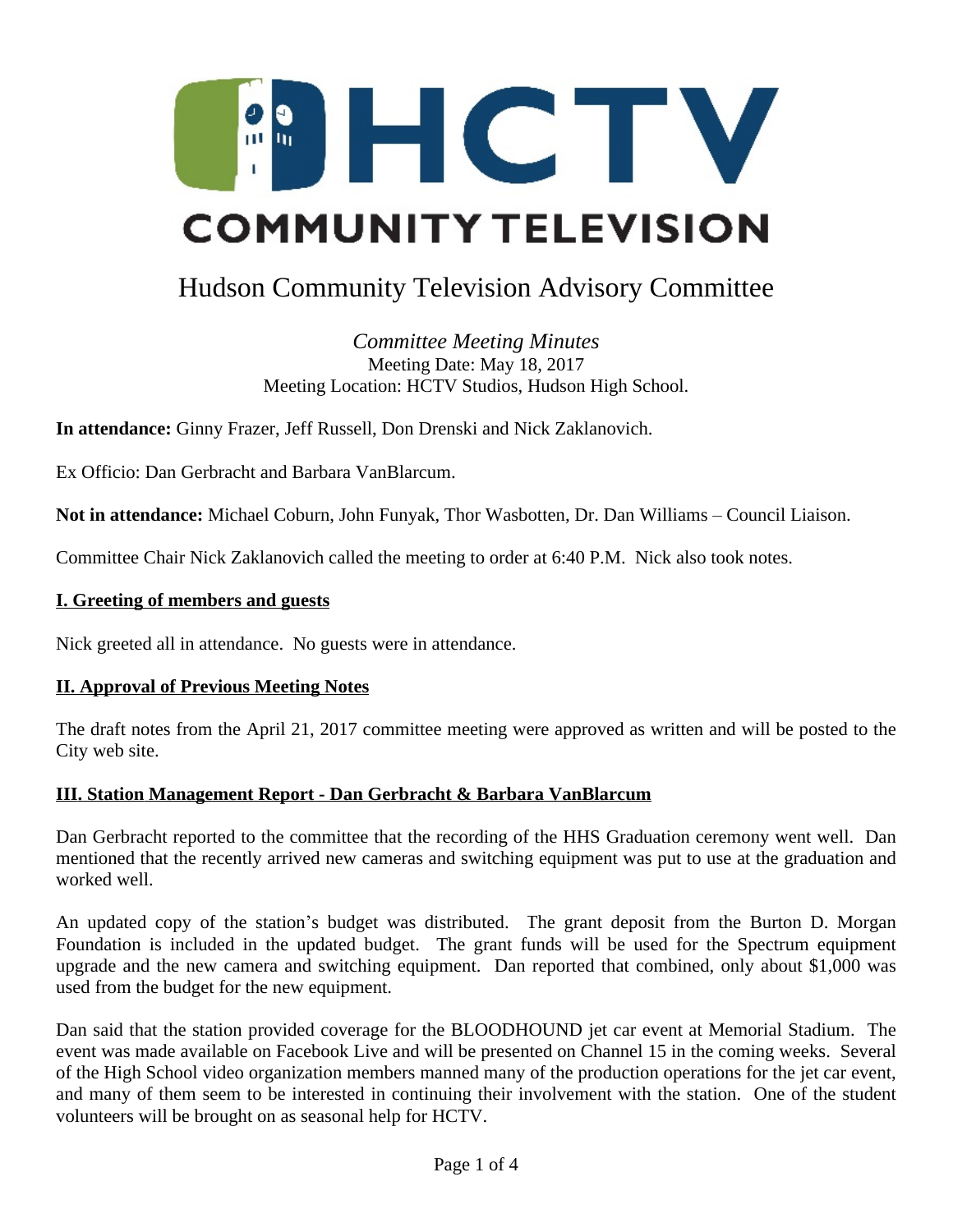## **III. Station Management Report - Dan Gerbracht & Barbara VanBlarcum, continued**

Barb VanBlarcum reported that she and Dan will be meeting with City Manager Jane Howington next week to discuss the entrepreneurship portion of the Burton D. Morgan grant to the station.

There was also a meeting with Emily Adams who maintains the City Web Site and Paul Leeham, the Chief of Innovation for the City concerning upcoming projects that require HCTV assistance. Dan showed a new Osmo 4K hand-held camera that he has that links directly to Facebook, which the City has been requesting often as of late.

Barb reported that the new 4K camera was used at the graduation ceremony for the new EMT candidates for the EMS department. The City has requested that HCTV produce a PSA concerning recruitment for EMS volunteers.

Barb said that the new bulletin board signage software investigation continues. The new package could be used concurrently by HCTV to drive the Channel 17 bulletin board, but could also be used by the City, Destination Hudson, the Hudson Schools and the Hudson Library and Historical Society. The system would be housed at HCTV, but used by all of the potential users. The system provided by Carousel is the preferred signage system with an initial cost of \$4K - \$5K that would be shared by the varied users.

Barb said that Hudson Rotary will be presenting a physically large check to her & Dan next week as a contribution to the station. The Rotary contribution will be used to purchase a studio countdown clock system.

Hudson Players is still planning to replace the studio set, but actual work will not commence on the new set until June.

Dan revealed the new station logo that was created by Hudson resident Brian Diehl. Dan mentioned that the tag line (On Line, On Cable, On Demand) will appear on the letterhead, but not on the new logo. Barb said that they are trying to get magnetic displays made up with the logo, displays that could be used on a HCTV truck in the Memorial Day Parade. Funds for the new logo were provided by a donation from former committee member Liz Murphy.

Jeff Russell brought up a discussion that we had about adding "anytime" to the station moto. Ginny Frazer added that On Demand was a good phrase that is relative to today's technology. While Dan & Barb had discussed adding Anytime to the phrase, they felt that the iteration of "On, On, On" was a better choice.

Barb said that they are working with "Maker Space" at Western Reserve Academy on the graphics elements for the new logo. Ginny asked if the graphics class at Hudson High could be a source of graphics help. Dan said that they will be meeting with Mr. Ondash, the Graphics program instructor, about plans for getting a partnership developed with HCTV and the Graphics program.

# **IV. Time-Warner / Spectrum Update**

Viewers of HCTV on the Spectrum cable system continue to suffer with degraded signals on all three HCTV channels due to failures with the Spectrum modulation equipment that resides in the station. A grant from the Burton D. Morgan foundation was awarded to rectify the signal distortion situation, but Spectrum continues to be a roadblock to getting the signals upgraded.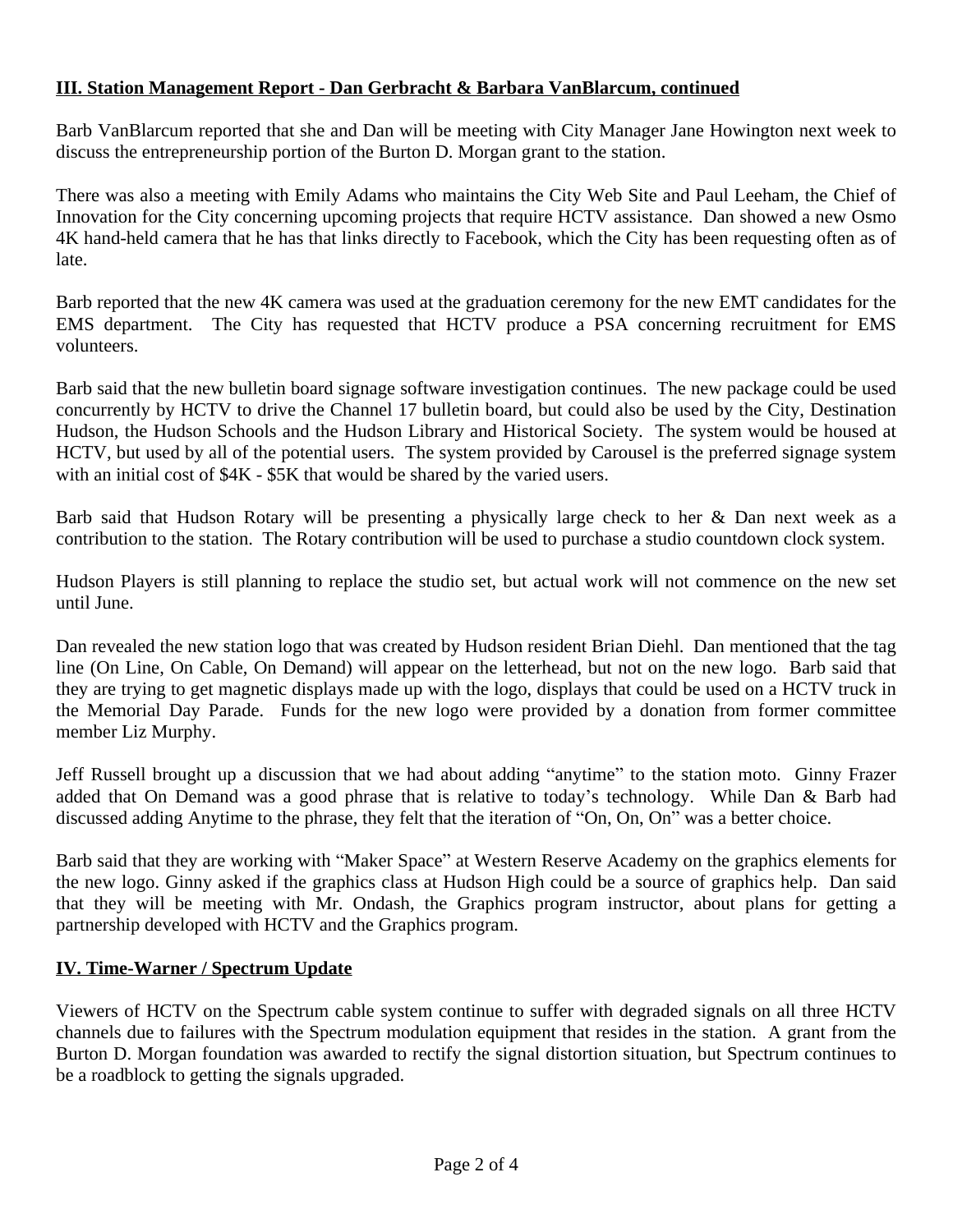## **IV. Time-Warner / Spectrum Update, continued**

After originally planning to install new fiber optic cable to the station, Spectrum has decided that the fiber that is currently in place is fine and will not be replaced. It was noted to Spectrum that the cost of new fiber was included in the signal upgrade quote. Now that they are not replacing the fiber, the station should realize a significant refund of the already paid for cost of new fiber and its installation.

The original date to install the upgraded modulation equipment was May 18, but that date has been pushed back by Spectrum to June 2. Nick said that if the date should slip again, past June 2, he plans to file a formal complaint with the State of Ohio concerning Spectrum's service.

## **V. Community Organization Liaison**

Nick reported that he has received no responses to the e-mail blast that was sent out in April to many non-profit and civic organizations about using the station to promote themselves. Barb reported that Hudson Kiwanis member Les Vossler Kiwanis is working with the Hudson Community Chorus and the Hudson Community Service group, trying to get both organizations to make PSA announcements about their associations, using HCTV for the PSA productions.

Barb also said that students from the Service Learning Students will be coming in to the station in the Fall to work on PSA productions for civic organizations.

Jeff suggested that while picking up the donation check at Rotary, the opportunity should be taken to pitch the use of the station to the Rotary members in attendance at the meeting.

### **VI. Friends of Hudson Community Television**

Nick said that the Friends of HCTV need to have another organizational meeting to get things moving with the group. The tentative date of June 1 was suggested. Barb said that she would check to see if that date works for the studio schedule.

#### **VII. Student Discussion Program meeting update – Thor Wasbotten**

There is no further news on the idea of creating a student discussion program with Thor Wasbotten as host. The committee decided to delete this issue from being included on future meeting agendas, pending a change in status.

#### **VIII. Previous Meeting Follow Up & Once Around**

Barb reported that one of the students from the Hudson High Graphics Club has plans to produce a public access program in Chinese. The Genealogy Club has produced a new program and Brian Suntken has recorded serval music programs at Kent State University.

Two programs were produced by Nick & Allyn Marzulla featuring Western Reserve Academy Archivist Tom Vince, one related to Lincoln Ellsworth and the second related to John Brown and the Civil War Morgan's Raid.